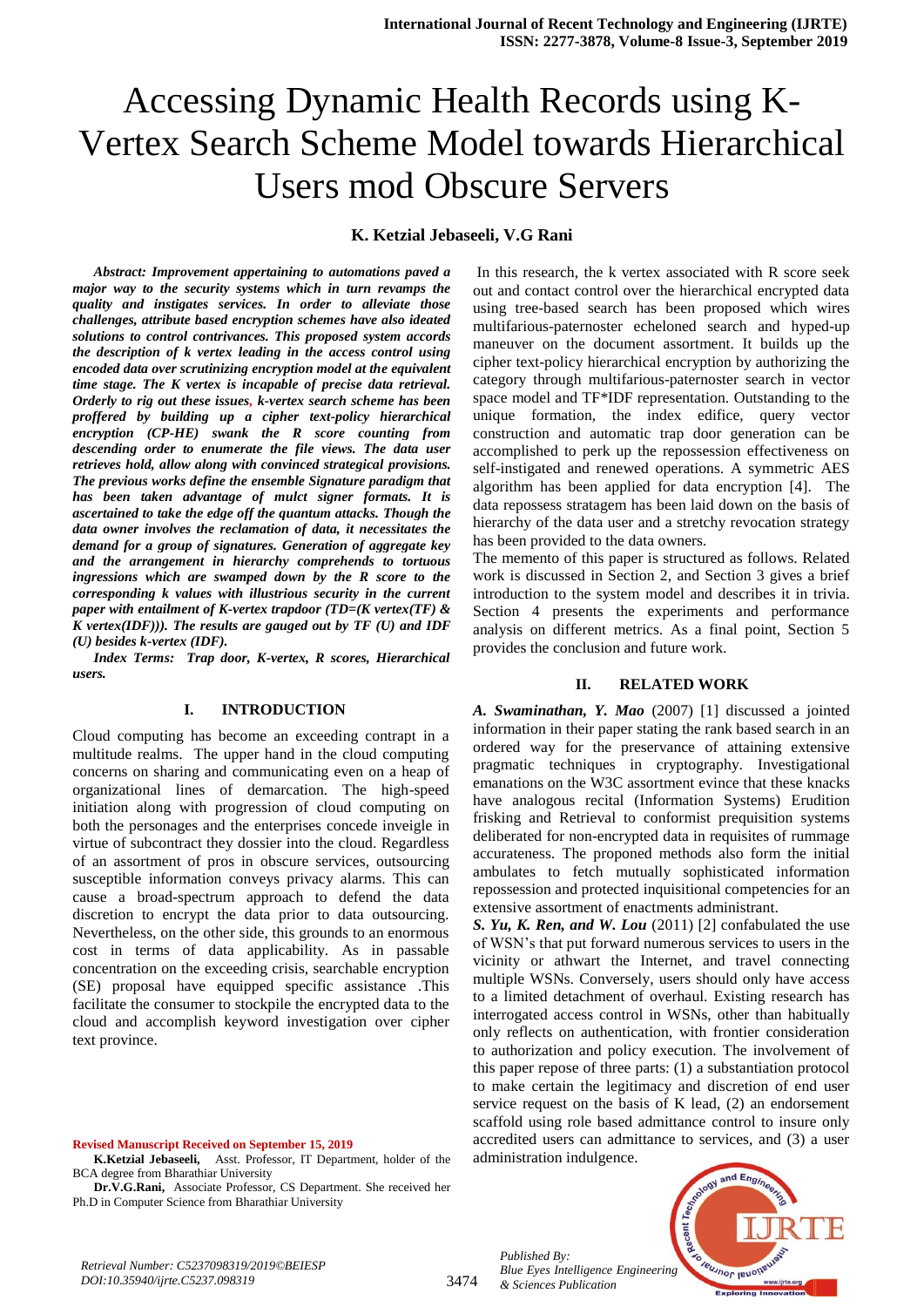# **Accessing Dynamic Health Records Using K-Vertex Search Scheme Model towards Hierarchical Users mod Obscure Servers**

An accomplishment and assessment of this communications on the Contiki operating system and LooCI middleware exhibits the legality of advent.

*Z. Wan, J. Liu,* (2012) [3] comprised of SDN (Software Defined Network) and an emanating network technology. A hierarchical attribute-based access control scheme by integrating the hierarchical uniqueness based on encryption and cipher policy attribute based encryption (CP-ABE) structure. Putting together the hierarchical structure and distinctive inherited from CP-ABE, the proposed scheme adds on not only gullibility, but also litheness and finegained access control.

**J. F. Wang, X. F. Chen** (2015) [4] a collaborative multicloud data integrity along with the audition scheme, is conversed in this paper which is based on BLS (Boneh-Lynn-Shacham) signature and homomorphic tags. In consonance with the proposed scheme, patrons can audit their redistributed data in a one-round challenge-antiphon interaction with low recital operating cost. In turn to put off data by malicious threats, the user is acknowledged of the sensor area network (C-RAN cloud radio access network). In toting up, cloud storage facilitates the worldwide data access in any consigns. On the other hand, users lose the objective control of their outsourced data. This research outcomes the integrity of their tenuously outsourced data concern for users opting for cloud storing services.

*C. Guo, X. Chen* (2017) [5] discussed that users only can accumulate and administer their data on the cloud, and they can impart or boot up the data everywhere they are when there is a necessitate to compute the data. Due to the candidness of cloud, illicit organizations may be able to get hold of receptive information from the cloud servers, as emails and delicate health records, and encryption of the data is the most effectual way to defend the owners' confidentiality. This methodology of enumerating keyword search for the retrieval of data by the users randomly can be established for acquiring the encrypted data.

*K.Ketzial Jebaseeli, Dr.V.G.Rani*, (2019)[14] declared the use of aggregate key generation using attribute based encryption schemes. The intimation of ensemble signature scheme sets aside users to decrypt various classes of file using single key that can be collective among the users in dynamically twisted group. The projected model includes aggregate key invention for admittance of files assembled in hierarchy, hashing of key to amplify the sanctuary of keys, ring signature has been recognized to vigorously forming group for data access using cryptographic schemes Attribute based encryption has been utilized to endow with security and access control on both inside and outside assail to the outsourced data as it became well-liked on synchronization as it is comprised of Key-Policy Attribute-Based Encryption (KP-ABE),Cipher-text-Policy-Attribute-Based Encryption (CP-ABE) Hierarchical Attribute based Encryption Multi-Authority ABE to sort out key management issues that emerge at the phase of data sharing scheme on cloud services. The proposed model condenses the decryption time, recollection deployment and collision confrontation against any advances storage phase.

# **III. RESEARCH METHODOLOGY**

The proposed system depicts the use of k-vertex in cloud sharing maneuvers. It furnishes dynamic amend on document compilation in conjunction with multi-keyword

uncertainty and precise result foresights. The proposed keyword search in the user module described below gives the picture of a framework of the proposed model.



**Fig 1. Proposed Framework**

From the depicted figure above the data owner devolves the files into the cloud storage followed by the search request by the user. The data owner paves to trusted authority encompassing cryptography and generation of keys for the keyword search which in turn assembles R score for the engendering of trapdoor in the K-vertex proposal. The user then gets access to files in the cloud storage succeeding the acceptance of file access request.

## **A. Data owner**

 The entity has a collection of documents and wants to outsource to the cloud server in the encrypted form while still keeping the capability to search on them for effective utilization. The data owner first builds a Index T from document collection F, and then generates an encrypted document collection C for F[6]. Data owner outsources the encrypted collection C and the T index to the cloud server along the automatically generated trap door using TF and IDF calculations. Besides, the data owner is responsible for the update operation of his documents stored in the cloud server. While updating, the data owner generates the update information locally and sends it to the server [7].

## **B.DataUser**

The given Figure 2 portrays the accession of data owner infiltrating the files through tokenization followed by arrangement of R-Score by picking up all the values in the K-Vertex. Finally the keyword using K2 is engendered through encryption leading to view of files by the data owner.



*Published By:*

*& Sciences Publication*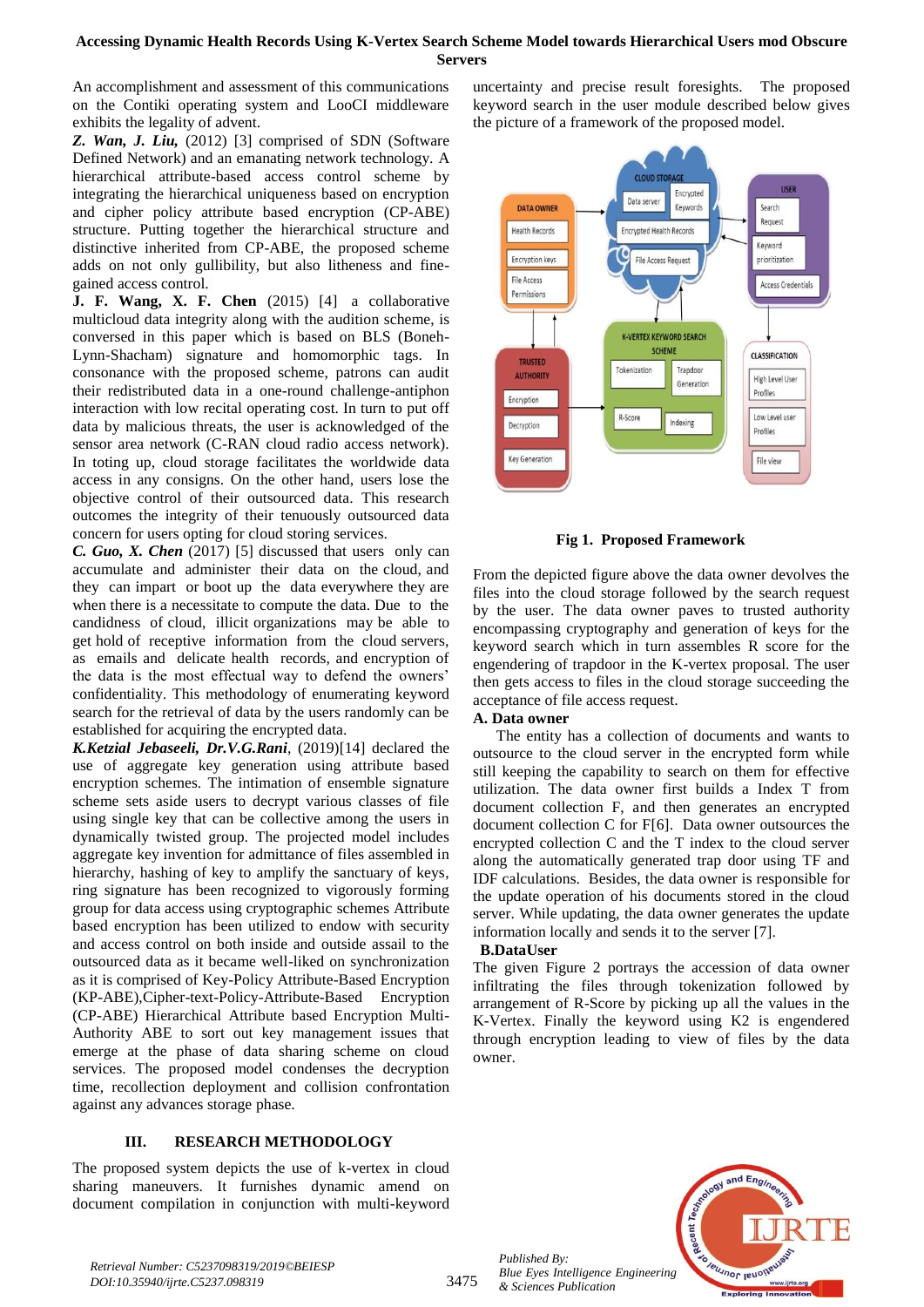



Fig 3 Access of files by user

From the Figure 3 above, the user make use of the emerging of keyword item set through k-vertex keyword. The authority by R score demonstrates k-vertex search scheme as matched and non matched

#### **C. Cloud Server**

The cloud server stores the encrypted document collection C, K-vertex k, and Index I of the data owners. The cloud server computes the retrieval operation upon receiving the query vector to trap door to return the corresponding collection of K-vertex ranked encrypted documents [8]. The figure 1 represents the architecture of the proposed mechanism.

# **D. Trusted Authority**

The files that are from the data owner are therefore encompassed by means of trusted authority where the key generation for the two chief processes takes place. Encryption is made subsequent to the key generation which further consents to the decryption process leading to undertake of state to block transformations [9].

#### **E. Cloud Storage**

Cloud storage provides enormous storage competencies for the accession of files in a secured manner.[10] Outstanding to the unique formation, the index edifies query vector construction and k-vertex generation to be accomplished and to perk up the repossession effectiveness on self instigated and renewed operations.

#### **F. Classification**

The files are roughly classified on the basis of considerable levels of profiles as high level and low level profiles which are then directed to the file views.

## **IV. K-VERTEX SEARCH SCHEME:**

The portrayal of the scheme in searching using K-vertex is partitioned as follows.

#### ALGORITHM:

The k-vertex search scheme model for the data files is generated involuntarily by taking up generate trap door function. It influences the Tf \* IDF functionalities. The function is as follows



#### **Fig 4. Algorithm for Keyword search scheme**

The above algorithm demonstrates that the search scheme on K-vertex generation involves ascertain progressions from setting keyword search using buildindextree () to computing K-vertex using  $TD = (K \text{ vertex } (TF) \& K \text{ vertex } (IDF))$ 

#### **A. Term frequency and inverse document frequency**

Term frequency is the number of times a given term. Appears within a document, and the inverse document frequency is obtained through dividing the cardinality of document collection by the number of documents containing the keyword [11]. It is designed to make rare words more important than common words Term Frequency is given by

$$
Tf_{u, wi} = \frac{TF'}{\sum wi \xi w (TF')}
$$



*Retrieval Number: C5237098319/2019©BEIESP DOI:10.35940/ijrte.C5237.098319*

3476

*Published By: Blue Eyes Intelligence Engineering & Sciences Publication*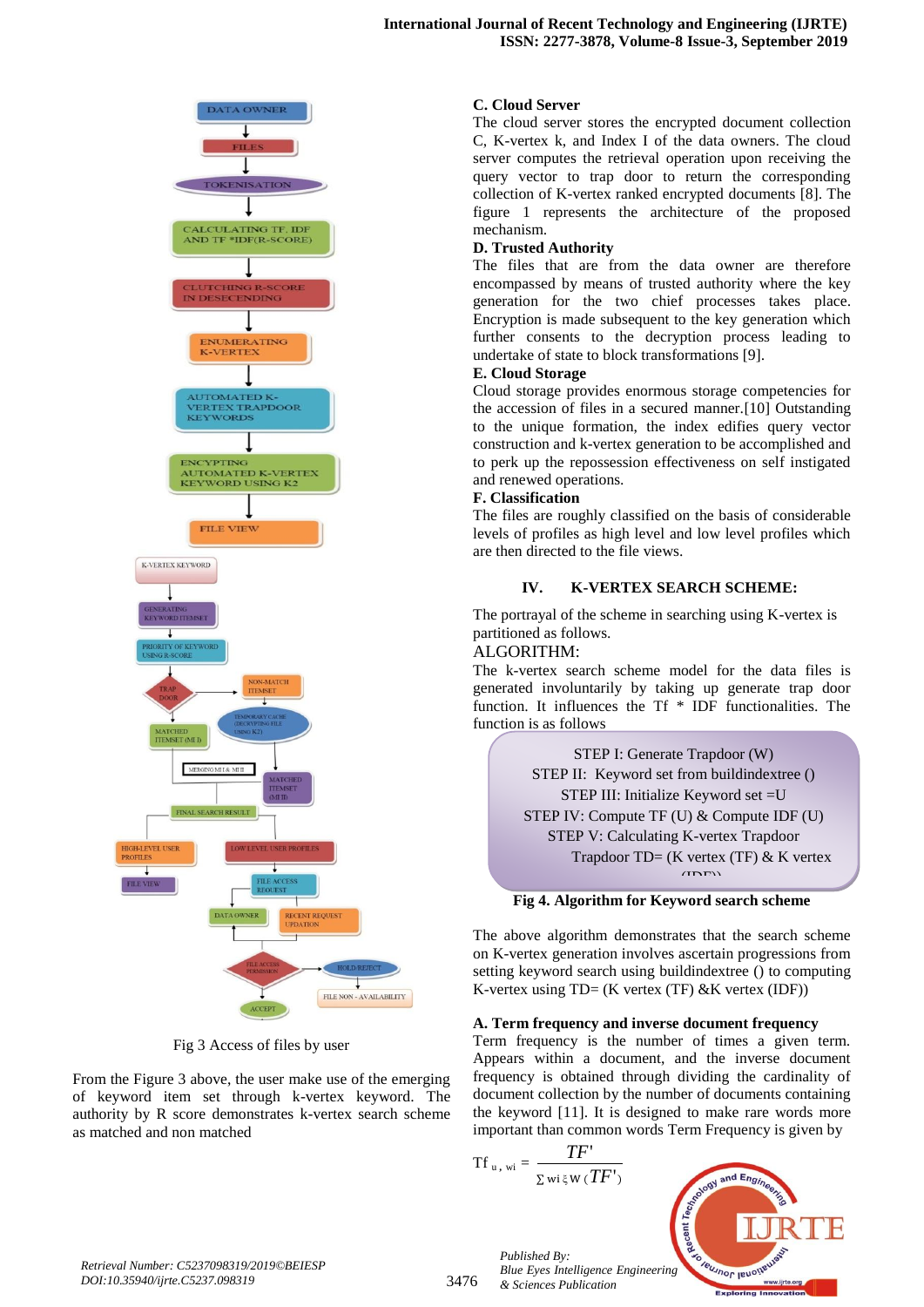## **Accessing Dynamic Health Records Using K-Vertex Search Scheme Model towards Hierarchical Users mod Obscure Servers**

Where  $TF'$  is the TF mileage epithetical wi in document  $f$ . W is preeminent set out wherefrom keywords [12]. Inverse Document frequency is given by

$$
idf_i = \log \frac{N}{n_i}
$$

Where  $N$  is the number appertaining recited documents  $n_i$  is whoso number that contain word *i*



#### **Fig.5 Values for TF-IDF**

The above depicted screenshots in Fig 5, displays the values and keys that are generated and calculated in Index Document Frequency (IDF) and Term Frequency (TF).

# **B. Inverted index**

 Inverted index is a amply accustomed indexing structure that stores a list of mappings from keywords to the corresponding set of files that contain this keyword in the index vector, allowing full search on the multiple keywords through query vector [13].

## **C. Vector space model**

Vector space model is widely used in plaintext acquaintance apocalypse, whichever dexterously affends ranked multikeyword search on way of epitomizing notarization cross the squabbles. In this apiece chronicle is spasmodic in twain a warrant predominance tabulation conjunction represented as a vector. Queries can be represented as vectors in the tantamount thoroughfare as documents. Relevance score calculation and cosine similarity is most similarity measure. Cosine measure calculates the angle between the vectors d represents the document vector  $d'$  exemplifies the query vector. Cosine Similarity between the vectors is given by

$$
\frac{d \times d'}{|d||d'|}
$$

Where  $d$  represents the document vector  $d'$  betokens the query vector

# **D. Decryption Process**

 The decryption process undergoes State to block transformation on the following form from matrix to block transformation from which block to byte transformation occurs as presented below

- Decryption process ()
- Inv Sub byte ()
- *Data Encryption using AES:*The data encryption using symmetric key algorithm[12] named as Advanced Encryption Standard (AES) undergoes following steps to generate the cipher text to the document collection F. Sub byte is that a Byte is transformed into hexadecimal digits

 *Montage:* The data do minus dissevers the rabble and esoteric parameters of the system by executing KeyGen, and pre-processes the data file collection C by using Build Index to generate the Index from the unique words extracted from C



# **Fig 6. Employ Block to State transformation ()[13]**

The figure depicts Shift rows in matrix (). It employs the 1 byte shift |2 byte shift |3 byte. Shift based on no of rows in the matrix on right side.

- *Byte transformation:* Acknowledged by Shift rows in matrix (). It employs the 1 byte shift |2 byte shift |3 byte. Shift based on no of rows in the matrix on right side
- *Mix column of the matrix ():* It is an inter byte

transformation that changes the bits inside a byte, based on the bits inside the neighboring bytes.

 *Add round key ():* Add Round Key adds a round key word with each state column matrix

# **E. Hierarchical Data Access Strategies**

The data access strategies consist of two hierarchies which high level and low level. In this higher level undergoes decryption with the decryption key whereas lower level undergoes decryption on request of decryption key from the data owner.

# **V. EXPERIMENTAL RESULTS**

The investigational results have been calculated by the performance in comparing the corresponding keyword search and the performance evaluation between the numbers of keywords generated. we analyse the security of the proposed model against the various data size is been computed and described in terms of performance charts and tables for various security performance measure like decryption time , collusion resistance and memory usage.

# **A. EXPERIMENTAL SETUP**

The probative upshots are wrangled por an Intel Core I3 aedile with 2620 Processors (2.0 GHz) and 4 GB RAM and 500 GB Hard disk using Dot net programming. The database server and file server has been established in the file system which acts as Cloud infrastructure. The different file sizes are used for computation of the efficiency of the model. Proxy server has been established using virtualization process as Virtual machine.

# **B. PERFORMANCE ANALYSIS**

The reliability of the system is defined in terms of utilization of proxy server technology in data sharing systems to reduce the decryption time of the group members. It will greatly facilitate data owner delegating the access rights to other members.



*Retrieval Number: C5237098319/2019©BEIESP DOI:10.35940/ijrte.C5237.098319*

*Published By:*

*& Sciences Publication*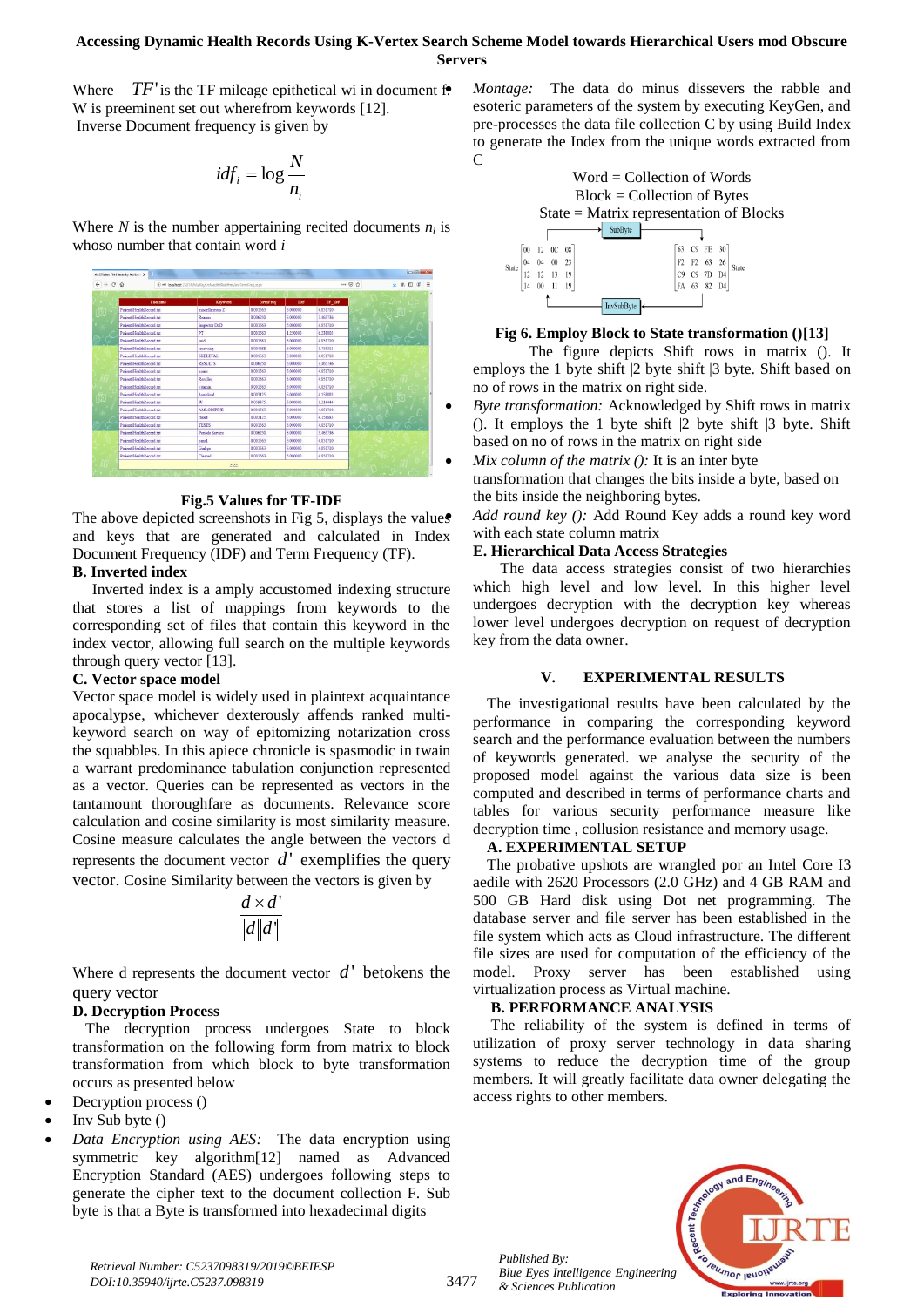

**Fig 7: Performance evaluation of keyword matching between keywords generated** 

 The keyword matching utilizes the time in terms of index vector analysis and vector splitting process analysis. The figure 7 and figure 8 represents the performance of the keyword matching on file and trap door in this work.

The contrasting matches of keywords search is given in Figure 4. The keyword based file search is lessened than the matching of multi keyword ranked search. This is attained by the above Figure 4 from the evaluation of keyword matching comparison.

Table-I: Performance Evaluation of Keyword

| <b>Searching</b> | <b>Trapdoor</b><br><b>K-vertex keyword</b> |               |
|------------------|--------------------------------------------|---------------|
| Count            | file search                                | search scheme |
|                  |                                            |               |

The searching of files through efficiency is not comparatively superior to the keyword search scheme according to the counts that are taken for the search format. The techniques of k-vertex searching of keywords are precisely evaluated on cipher hierarchical encryption.



#### **Fig 8: Performance Evaluation of the Memory utilization on Decryption process on proposed model and existing models to various file sizes**

The search precision of scheme is affected by the imitated Keywords. If keyword standard deviation is used set random variable, it is supposed to obtain higher precision. The figure 6 provides the precision, recall and f measures values for the proposed and existing models on various data sizes of the health records.

Table-II: Performance Evaluation of Memory Utilization

| on Decryption  |                      |                 |  |  |  |  |
|----------------|----------------------|-----------------|--|--|--|--|
| <b>Records</b> | <b>Trapdoor file</b> | <b>K-Vertex</b> |  |  |  |  |
|                | search               | <b>Keyword</b>  |  |  |  |  |
|                |                      | Search          |  |  |  |  |
|                |                      | <b>Scheme</b>   |  |  |  |  |
|                | 3,519,264            | 1,759,632       |  |  |  |  |

The precision is given by the k-vertex documents or documents that are repossessed from the k-vertex articles. The real rank number is ordained by the recall of rank numbers form the retrieved k-vertex documents and measured by means of F measure from harmonic mean of recall and precision



## **Fig 9: Performance Evaluation of Accuracy Values on**

proposed model with respect to keyword search scheme The above depicted figure demonstrates the assessment of values ranging from 0 evaluating trapdoor file search in precision, recall and F-measure and K vertex searching keywords towards the same precision, recall and F-measure. Precision = number of real k-vertex documents/ retrieved k documents.

Recall = putrid caseload of connote in the recouped k-vertex documents/ real rank number.

F measure = harmonic Mean of precision and Recall Table III: Performance Evaluation of Accuracy values

| <b>Algorithm</b> | <b>Precision</b> | Recall | F-             |
|------------------|------------------|--------|----------------|
|                  |                  |        | <b>Measure</b> |
| Trapdoor File    | 66.67            | 100.00 | 80.00          |
| Search           |                  |        |                |
| K Vertex         | 100.00           | 100.00 | 100.00         |
| Keyword          |                  |        |                |
| Search Scheme    |                  |        |                |

Efficiency is commensurate to the amplitude of footnote whilst the dossier agglomeration is fixed as expunsion of a document takes nearly logarithmic time with the size of docket muster. The techniques of k-vertex searching of keywords are precisely evaluated on cipher hierarchical encryption. The memory utilization and accuracy are

estimated by means of megabytes with regard to ensemble signature scheme.



*Retrieval Number: C5237098319/2019©BEIESP DOI:10.35940/ijrte.C5237.098319*

*Published By: Blue Eyes Intelligence Engineering & Sciences Publication*